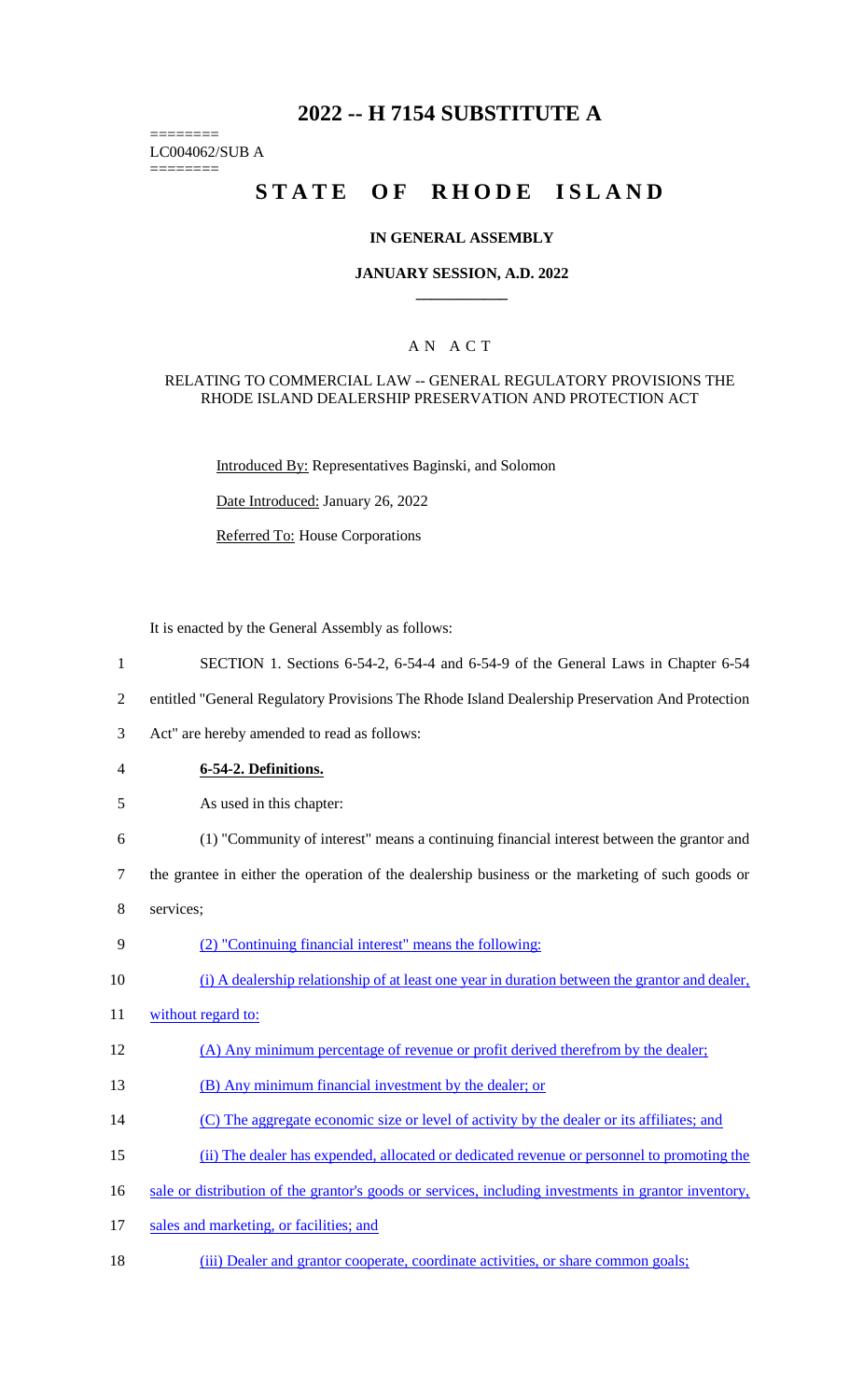- 1  $\frac{(2)(3)}{2}$  "Dealer" means a person who is a grantee of a dealership situated in this state, and 2 any successor in interest, regardless of the subsequent sale or change in ownership of such entity;  $\frac{(3)(4)}{(2)(4)}$  "Dealership" means any of the following: (i) A contract or agreement, either expressed or implied, whether oral or written, between two (2) or more persons, by which a person is granted the right to sell or distribute goods or services, or use a trade name, trademark, service mark, logotype, advertising or other commercial symbol,
- in which there is a community of interest in the business of offering, selling or distributing goods
- or services at wholesale, retail, by lease, agreement or otherwise.
- 9  $(4)(5)$  "Good cause" means, for the purposes of this act, good cause for terminating, diminishing, canceling or nonrenewal shall mean:
- (i) The failure by the dealer to substantially comply with the reasonable requirements imposed by the grantor; or
- 13 (ii) Any of the reasons listed in subdivisions 6-54-4(a)(1) through (a)(6). A sale or change 14 in ownership shall not constitute good cause.
- (5)(6) "Grantor" means a person who grants a dealership, and any successor in interest, 16 regardless of the subsequent sale or change in ownership of such person;
- 17  $\left(\frac{6}{7}\right)$  "Person" means a natural person, partnership, joint venture, corporation or other 18 entity- $\frac{1}{2}$
- (8) "Sale or change in ownership" means with respect to any grantor or dealer, the direct or indirect sale of such person's assets or equity ownership, whether by merger or sale or other

21 change in control event. A sale or change in ownership shall be considered for purposes of this

22 chapter as a continuation of the prior dealership relationship and shall not be deemed to have

- interrupted, ended or restarted such relationship between the parties.
- 

# **6-54-4. Notice of termination or change in dealership.**

 (a) Notwithstanding the terms, provisions, or conditions of any agreement to the contrary, a grantor shall provide a dealer sixty (60) days prior written notice of termination, cancellation, or nonrenewal. The notice shall state all reasons for termination, cancellation or nonrenewal and shall provide that the dealer has thirty (30) days in which to cure any claimed deficiency; provided, that a dealer has a right to cure three (3) times in any twelve (12) month period during the period of the dealership agreement. The sixty (60) day notice provisions of this section shall not apply and the termination, cancellation or nonrenewal may be made effective immediately upon written notice, if the reason for termination, cancellation or nonrenewal is in the event the dealer:

- (1) Voluntarily abandons the dealership relationship;
- (2) Is convicted of a felony offense related to the business conducted pursuant to the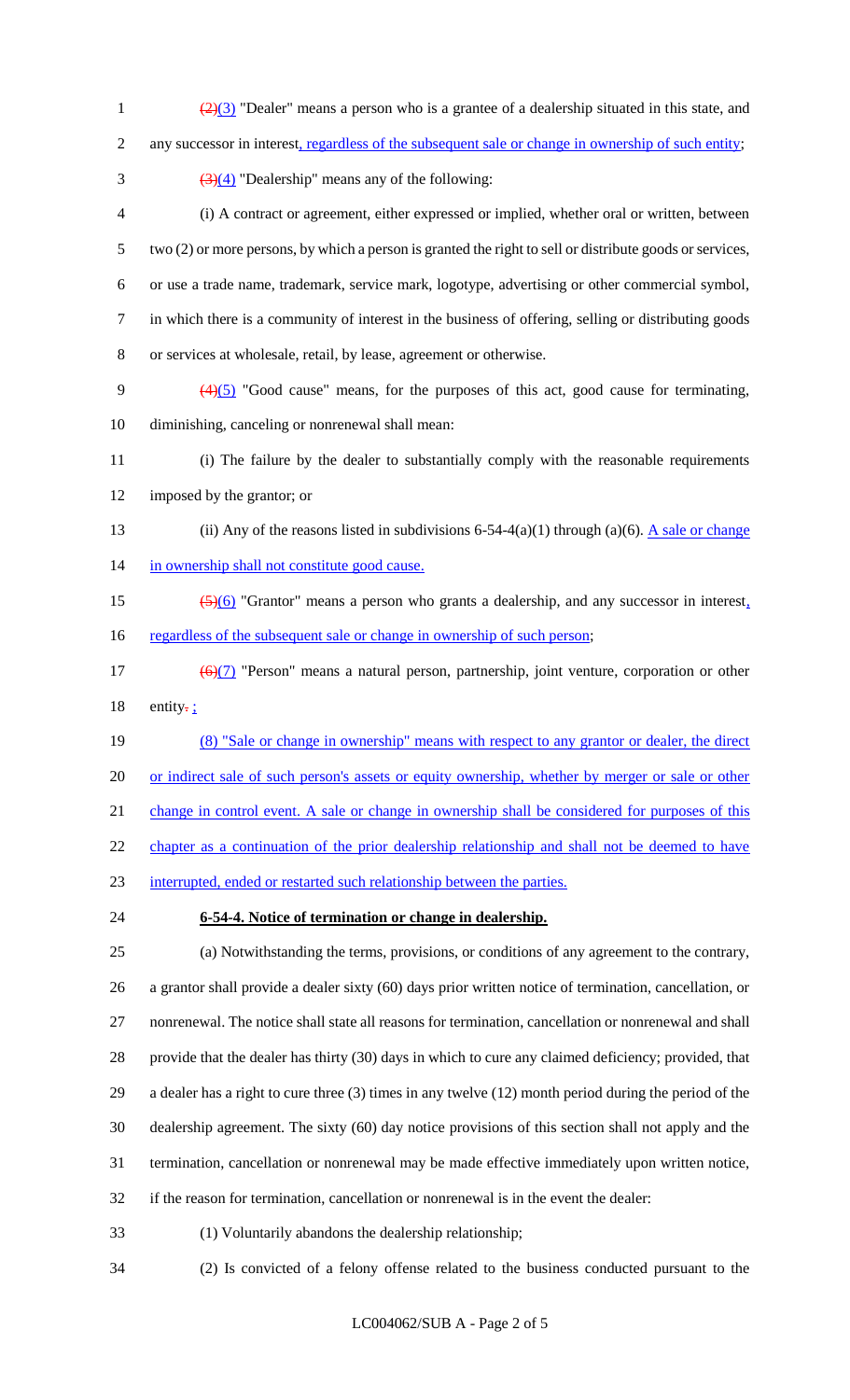dealership;

- (3) Engages in any substantial act which tends to materially impair the goodwill of the grantor's trade name, trademark, service mark, logotype or other commercial symbol;
- (4) Makes a material misrepresentation of fact to the grantor relating to the dealership;
- (5) Attempts to transfer the dealership (or a portion thereof) without authorization of the grantor, excluding a sale or change of ownership; or
- 

 (6) Is insolvent, files or suffers to be filed against it any voluntary or involuntary bankruptcy petition, or makes an assignment for the benefit of creditors or similar disposition of assets of the dealer business.

- (b) If the reason for termination, cancellation, or nonrenewal is nonpayment of sums due under the dealership, the dealers shall be entitled to written notice of such default, and shall have 12 ten (10) days in which to cure such default from the date of such notice. A dealer has the right to cure three (3) times in any twelve (12) month period during the period of the dealership agreement. (c) If the reason for termination, cancellation or nonrenewal is for violation of any law, regulation or standard relating to public health or safety, the dealer shall be entitled to immediate 16 written notice and shall have twenty-four (24) hours five (5) days to cure such violation from the 17 date of receipt of the written notice.
- (d) No grantor may terminate, cancel or fail to renew a dealership, directly or indirectly, or 19 otherwise take any action to diminish the dealership or its value, other than for good cause. No 20 grantor may terminate, cancel or fail to renew a dealership, directly or indirectly, or otherwise take 21 any action to diminish the dealership or its value, if the dealership shall cure the alleged deficiency or violation in accordance with the provisions of this chapter.
- 

## **6-54-9. Nonapplicability.**

 This chapter shall not apply to malt beverage dealerships; motor vehicle dealerships; insurance agency relationships; any relationship relating to the sale or administration of insurance or any similar contract with an entity organized under chapters 19 or 20 of title 27; fuel distribution 27 dealerships; door-to-door sales; dealers and single-line dealers as defined in § 6-46-2; dealerships; and franchises, franchisors, franchisees, dealers and dealerships that are subject to, and comply with or are exempt from, the provisions of chapter 28.1 of title 19, known as the "Rhode Island Franchise Investment Act."

 SECTION 2. Chapter 6-54 of the General Laws entitled "General Regulatory Provisions The Rhode Island Dealership Preservation And Protection Act" is hereby amended by adding thereto the following section:

#### **6-54-10. Exclusive jurisdiction.**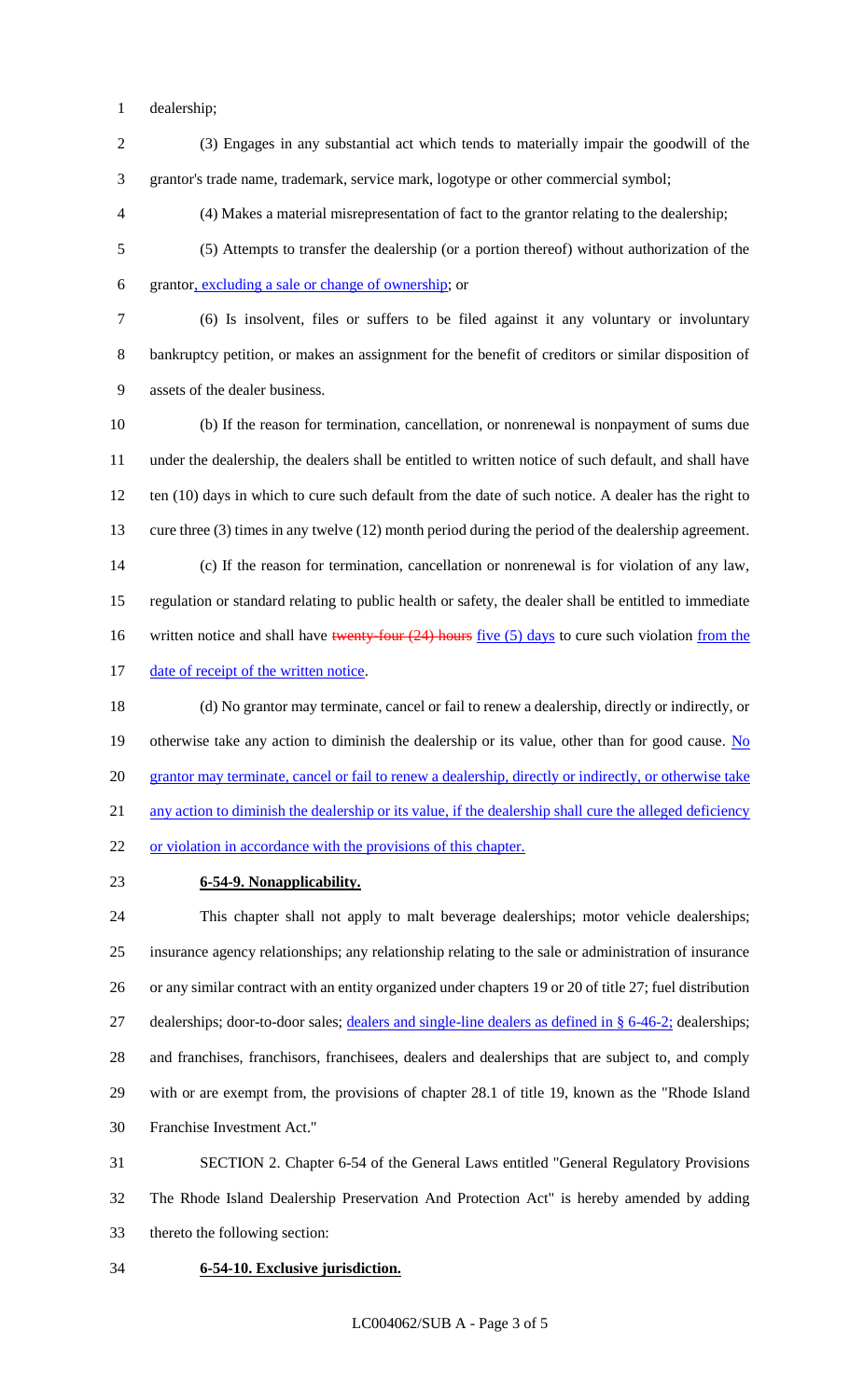- 1 Notwithstanding any agreements between grantor and dealer to the contrary, the courts in
- 2 Rhode Island shall have the exclusive jurisdiction over any disputes arising out of or relating to this
- 3 chapter including, but not limited to, any claim for which a dealer relies on this chapter as a defense
- 4 to any purported termination, cancellation, or failure to renew.
- 5 SECTION 3. This act shall take effect upon passage.

 $=$ LC004062/SUB A ========